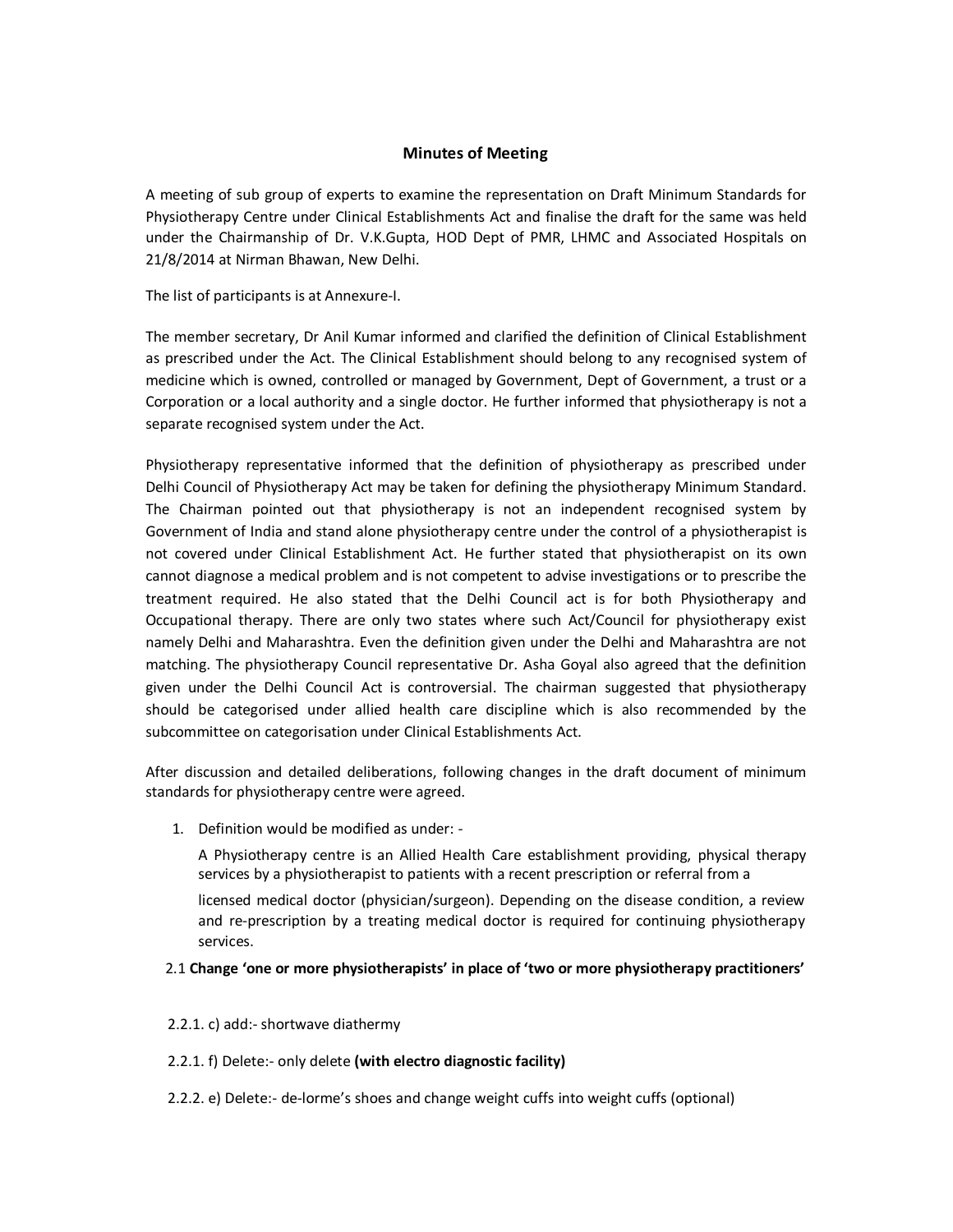#### 6.1 **Replace whole with 'Physiotherapist as per the scope of the physiotherapy centre shall be registered with State physiotherapy & Occupational Therapy council, wherever applicable.**

Annexure 4: The qualification of physiotherapist as BPT and DPT awarded till 1991 to be added.

(It was pointed by Dr Asha Goyal that until 1991 the diploma in physiotherapy of the duration of two and a half year to three and half year was also the recognised qualification so they may also be permitted under the human resource for physiotherapy centre.)

Annexure – 3 II. under Emergency Equipment S.No.1 Delete resuscitation equipment Ambu Bag/airway S.No.2 Delete oxygen concentrator/cylinder portable

Annexure 3 III: Modify list of Physiotherapy Equipments as under

No-7 laser (optional) No-9 **delete : (electro diagnostic facility)** No. 12 Any other electrotherapy equipment (delete) No-19 tilt table as (optional) No-25 Dump bells/weigh cuffs (optional) No-28 any other exercise therapy equipment (delete) No-33 Hydrotherapy pool or hubberd tank (optional)

Physiotherapists raised the question that how can yoga doctor be allowed to prescribe physiotherapy treatment. It was informed that physiotherapy is a part of allopathy treatment and crosspathy is not allowed as per Supreme court order/judgement.

The committee members were of the view that they are not against the legal redressal which may be sought by physiotherapist where law making authorities may make them independent and responsible for their act.

Physiotherapists protested the definition of physiotherapy as under the Clinical Establishments Act and they wanted the definition should encompass the provisions of state councils of physiotherapy of Delhi and Maharashtra. Further they wanted general public representative should also be called for the meeting to know their perception about physiotherapy. The draft of Minimum Standard for Physiotherapy Centre as finalised is at Annexure-II.

The meeting ended with a vote of thanks to and from the chair.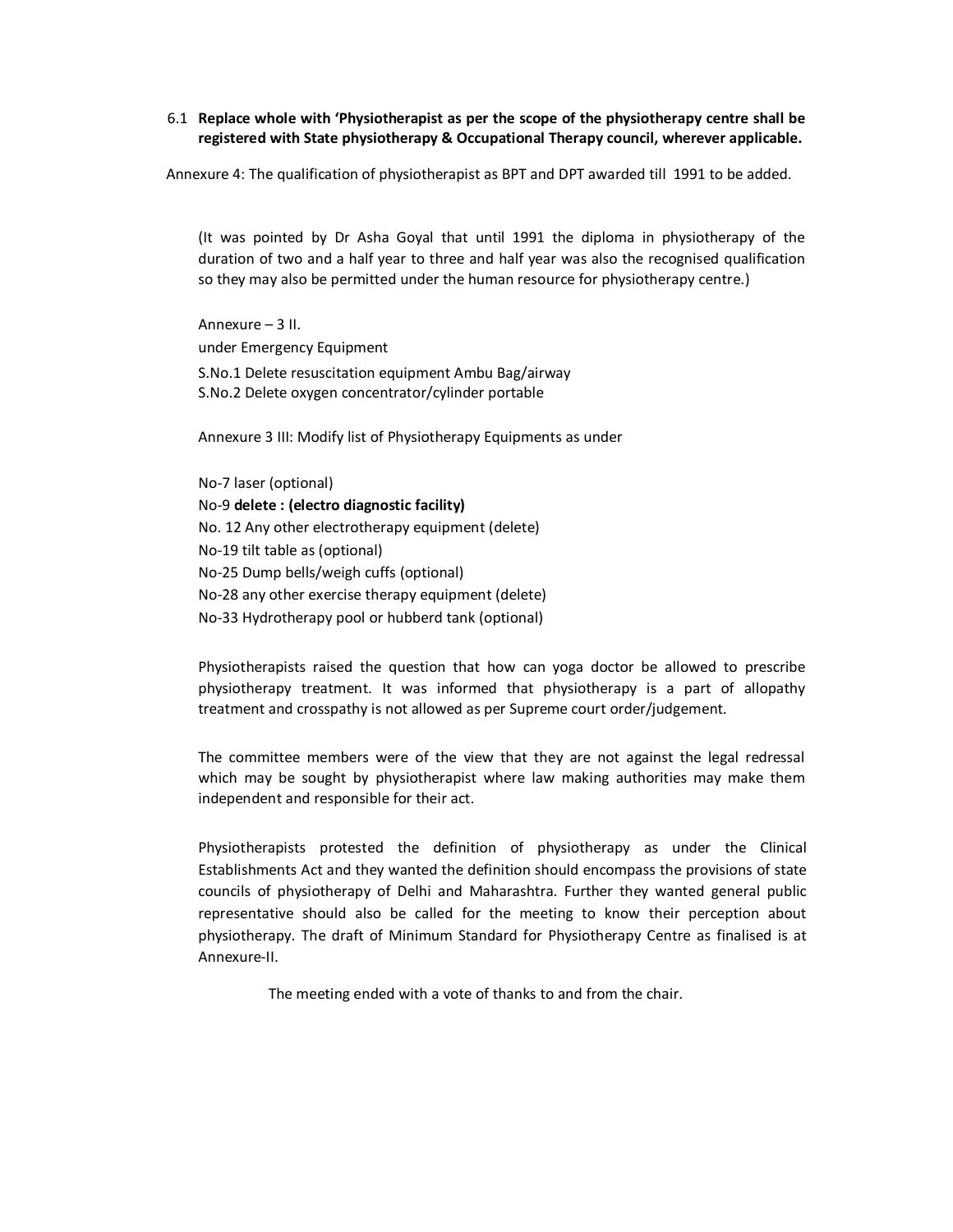#### **Annexure-I**

# **List of Participants**

| S.NO.                   | <b>NAME &amp;</b>                                                                  | <b>ADDRESS</b>                                                                           | <b>TELEPHONE</b>          | <b>EMAIL</b>                     |
|-------------------------|------------------------------------------------------------------------------------|------------------------------------------------------------------------------------------|---------------------------|----------------------------------|
|                         | <b>DESIGNATION</b>                                                                 |                                                                                          | NO./MOBILE                |                                  |
|                         |                                                                                    | <b>Neuro Sciences Centre</b>                                                             | NO./FAX NO.<br>9811741421 |                                  |
| 1                       | Dr Rajeev<br>Aggarwal, PhD<br>Physiotherapist &<br>I/C Neuro<br>Physiotherapy Unit | AIIMS, New Delhi                                                                         |                           | physiorajeev@yahoo.co.in         |
| $\overline{2}$          | Sh Prabhat Ranjan                                                                  | Physiotherapy Room No-                                                                   | 9968700569                | physioprab@yahoo.co.in           |
|                         | Physiotherapist,<br>Dept of Neurology                                              | 17,<br>$7^{\text{th}}$ Floor, NSC<br>Neurosciences                                       |                           |                                  |
| 3                       | Sh V P Gupta (PT)                                                                  | Superintendent<br>Physiotherapist,<br>Govt.Body Member Delhi<br>Council of Physiotherapy | 9810501422                | drvishwaphysio@gmail.com         |
| 4                       | Dr Asha Goyal                                                                      | Delhi Council of PT &<br>OCC.<br>Ber Sarai, New Delhi-<br>110016                         | 9911902723                | dcptot_council@yahoo.co.in       |
| 5                       | Dr Sangeeta                                                                        | Registrar<br><b>DCPTOT</b><br>Ber Sarai, New Delhi-<br>110016                            | 9560359839                | dcptot council@yahoo.co.in       |
| $6\phantom{1}$          | Dr Varsha Gupta<br>Specialist (Burn &<br>Plastic)                                  | Dept of Burn & Plastic<br>Surgery,<br><b>LNJP Hospital</b><br>New Delhi                  | 9891175044                | drpawangupta2001@yahoo.c<br>o.in |
| $\overline{\mathbf{z}}$ | Dr Deepa Dash<br><b>Assistant Prof</b>                                             | Neurology, AIIMS<br>New Delhi                                                            | 9868398274                | drddash@yahoo.com                |
| 8                       | Dr Shipra<br>Choudhary<br>Associate Professor                                      | Dept.of PMR,<br>PGIMER & Dr RML<br>Hospital, New Delhi                                   | 9810632919                | Shipc76@gmail.com                |
| 9                       | Dr Srikumar V<br><b>Associate Professor</b>                                        | Dept.of PMR,<br>AIIMS Hospital, New<br>Delhi                                             | 9868308196                | vsri21@yahoo.co.in               |
| 10                      | Dr Ajay Gupta<br>Associate Professor                                               | Dept.of PMR,<br>VMMC & Safdarjung<br>Hospital, New Delhi                                 | 26707485<br>9810692375    | drgupta2013@gmail.com            |
| 11                      | Dr Diganta Borah                                                                   | Dept.of PMR,                                                                             | 7503005456                | diganta29@yahoo.com              |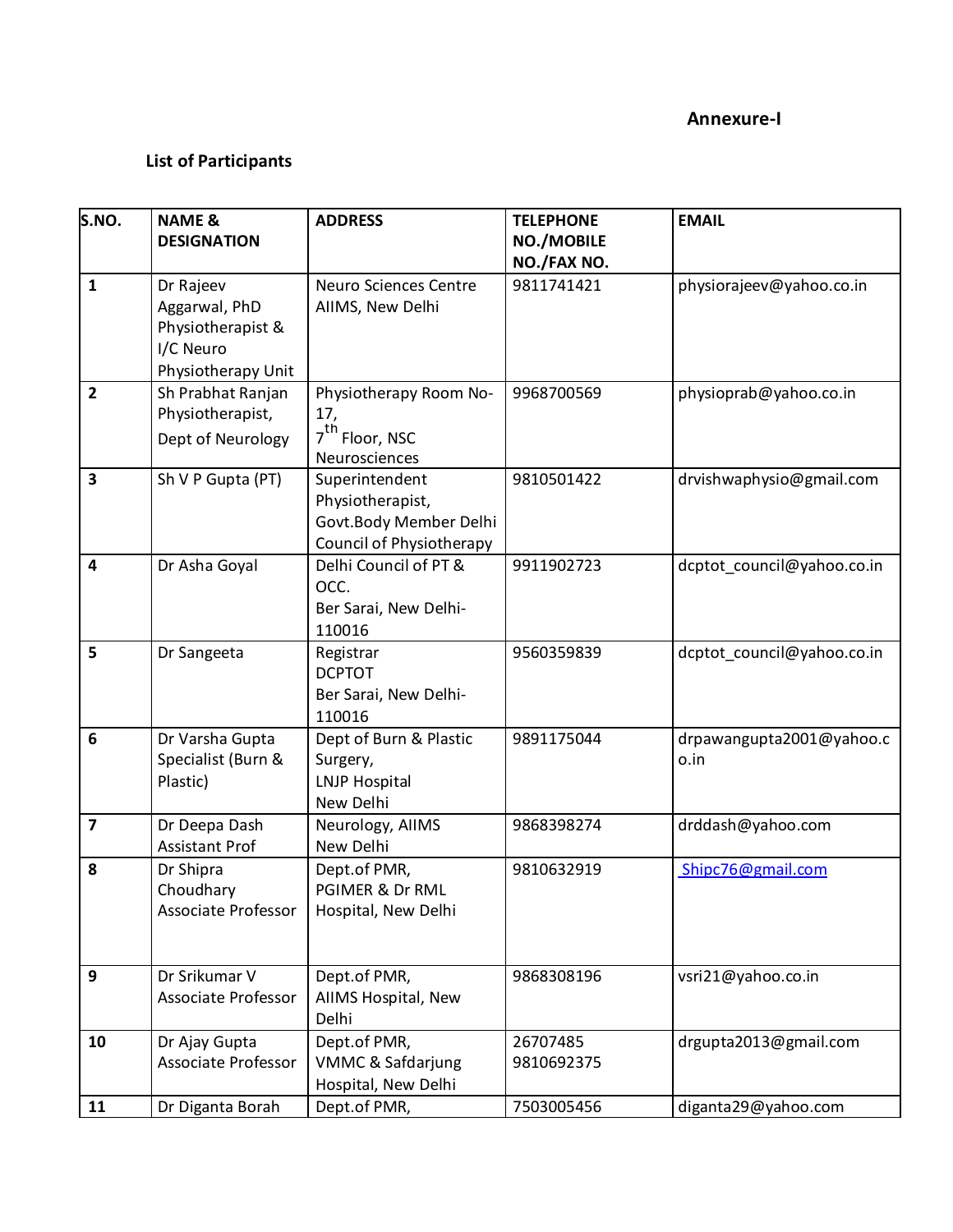|    | Associate Professor          | <b>VMMC &amp; Safdarjung</b> | 26707477      |                         |
|----|------------------------------|------------------------------|---------------|-------------------------|
|    |                              | Hospital, New Delhi          |               |                         |
| 12 | Dr Davinder Singh            | CIO,                         | 26194927      | davinderdr@gmail.com    |
|    | Prof                         | VMMC & Safdarjung            |               |                         |
|    |                              | Hospital, New Delhi          |               |                         |
| 13 | Dr Anil Kumar                | Room No-506D                 | 9811637663    | dranilkumar@nic.in      |
|    | CMO(AK)                      | Nirman Bhawan                |               |                         |
|    |                              | New Delhi                    |               |                         |
| 14 | Dr.V.K. Gupta                | Dept.of PMR,                 | 23745088(O)   | drvinod56@gmail.com     |
|    | Consultant & Head            | LHMC & KSCH, New             | 9811179440(M) |                         |
|    |                              | Delhi                        |               |                         |
| 15 | Dr N S                       | Room No-245A                 | 7503376211    | nsdharmshaktu@yahoo.com |
|    | Dharamshaktu                 | Nirman Bhawan, New           |               |                         |
|    | DDG(NSD)                     | <b>Delhi</b>                 |               |                         |
| 16 | Dr Rekha S Ganguli           | Room No-647                  | 9650695456    | rekha.ganguli@gmail.com |
|    | Consultant CE                | Nirman Bhawan, New           |               |                         |
|    |                              | Delhi                        |               |                         |
| 17 | Dilip Kumar                  | Room No-647                  | 9968045059    | dilip.yours@gmail.com   |
|    | Consultant (IT)              | Nirman Bhawan, New           |               |                         |
|    |                              | Delhi                        |               |                         |
| 18 | Anuradha                     | Room No-647                  | 9654638860    | anusharma.ani@gmail.com |
|    | <b>Statistical Assistant</b> | Nirman Bhawan, New           |               |                         |
|    |                              | Delhi                        |               |                         |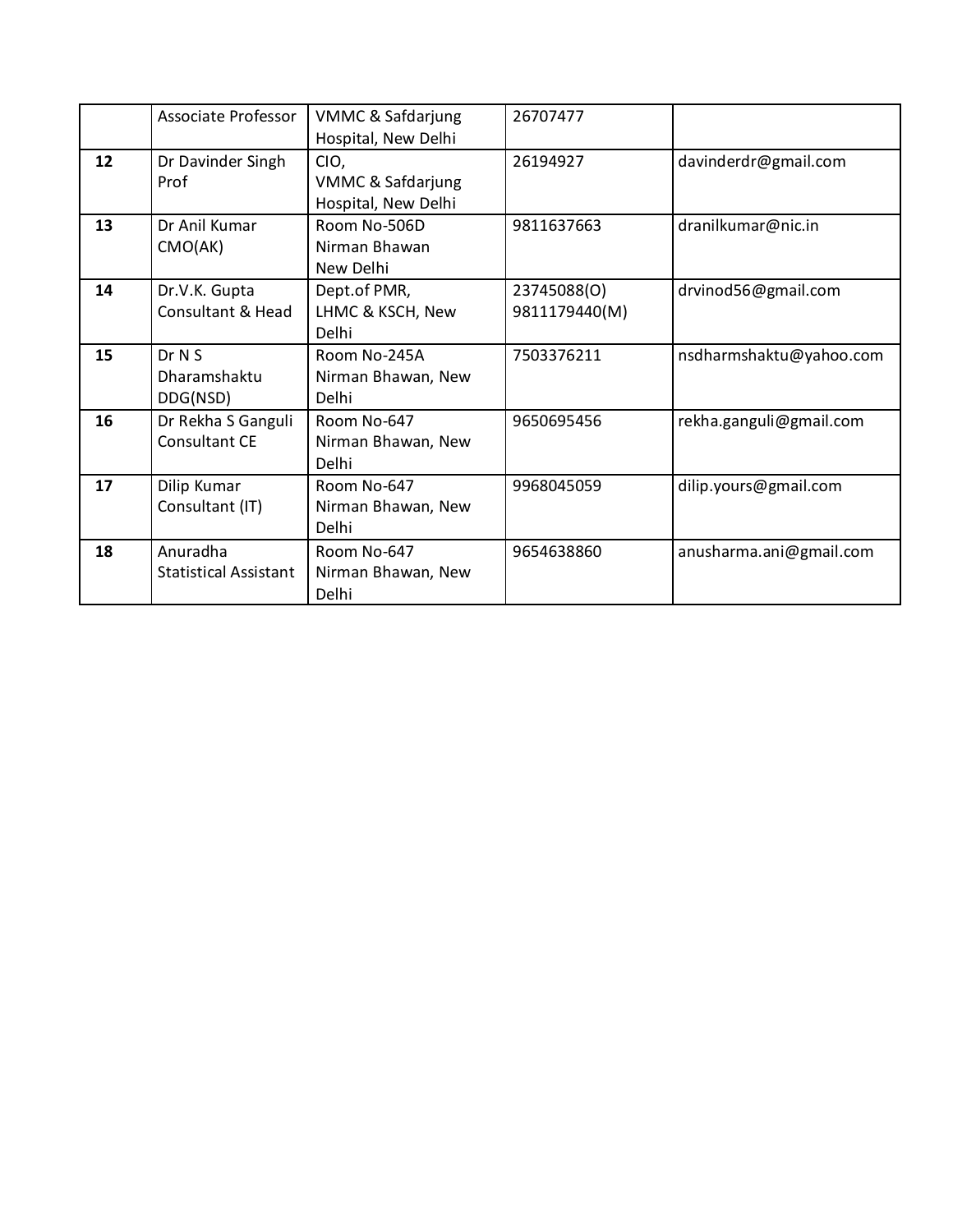**Annexure-II**

**Draft**

# **Standard No. CEA/Physiotherapy Centre- 023**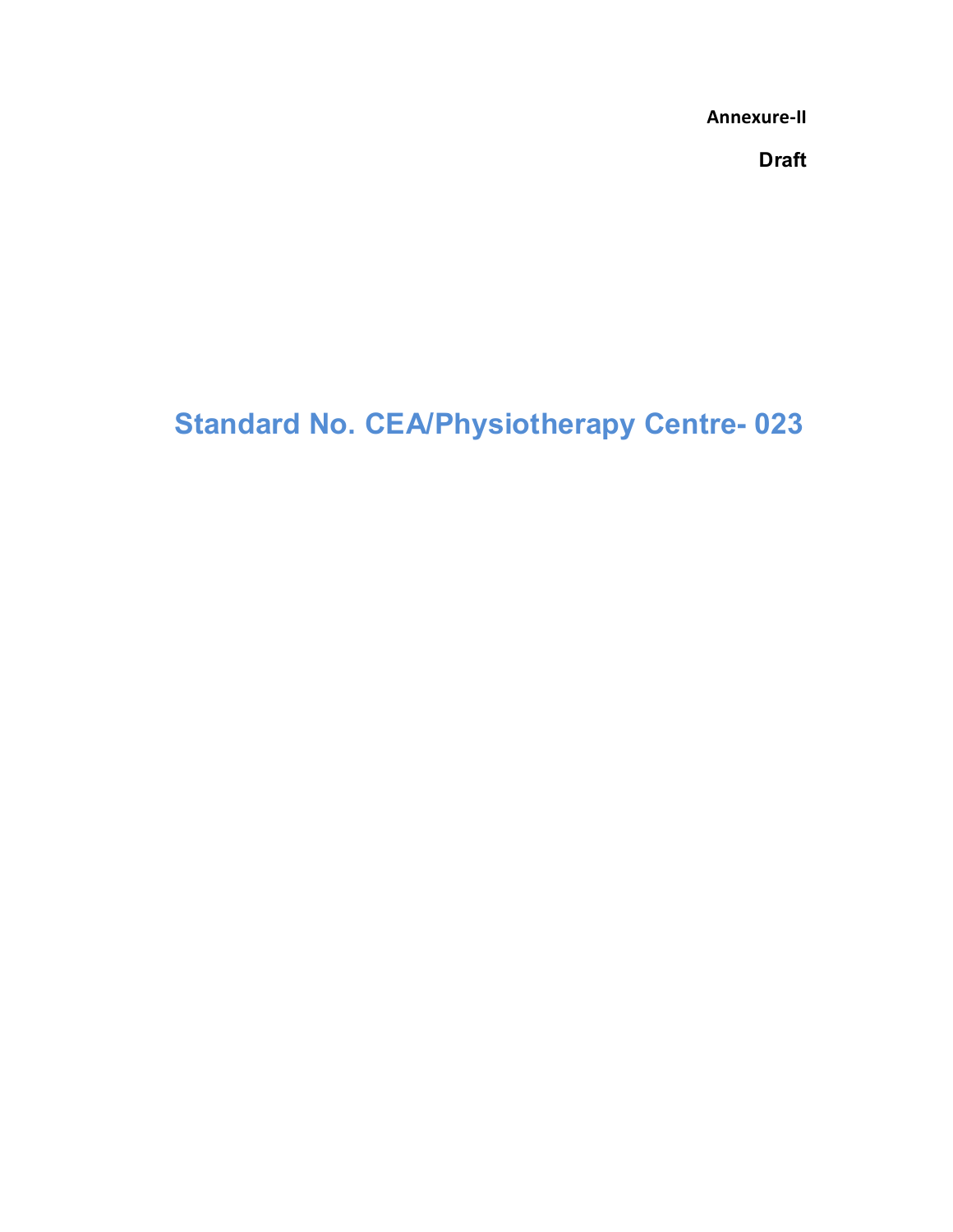# **Clinical Establishment Act Standard for Physiotherapy Centre**

**Standard No. CEA/Physiotherapy Centre- 023**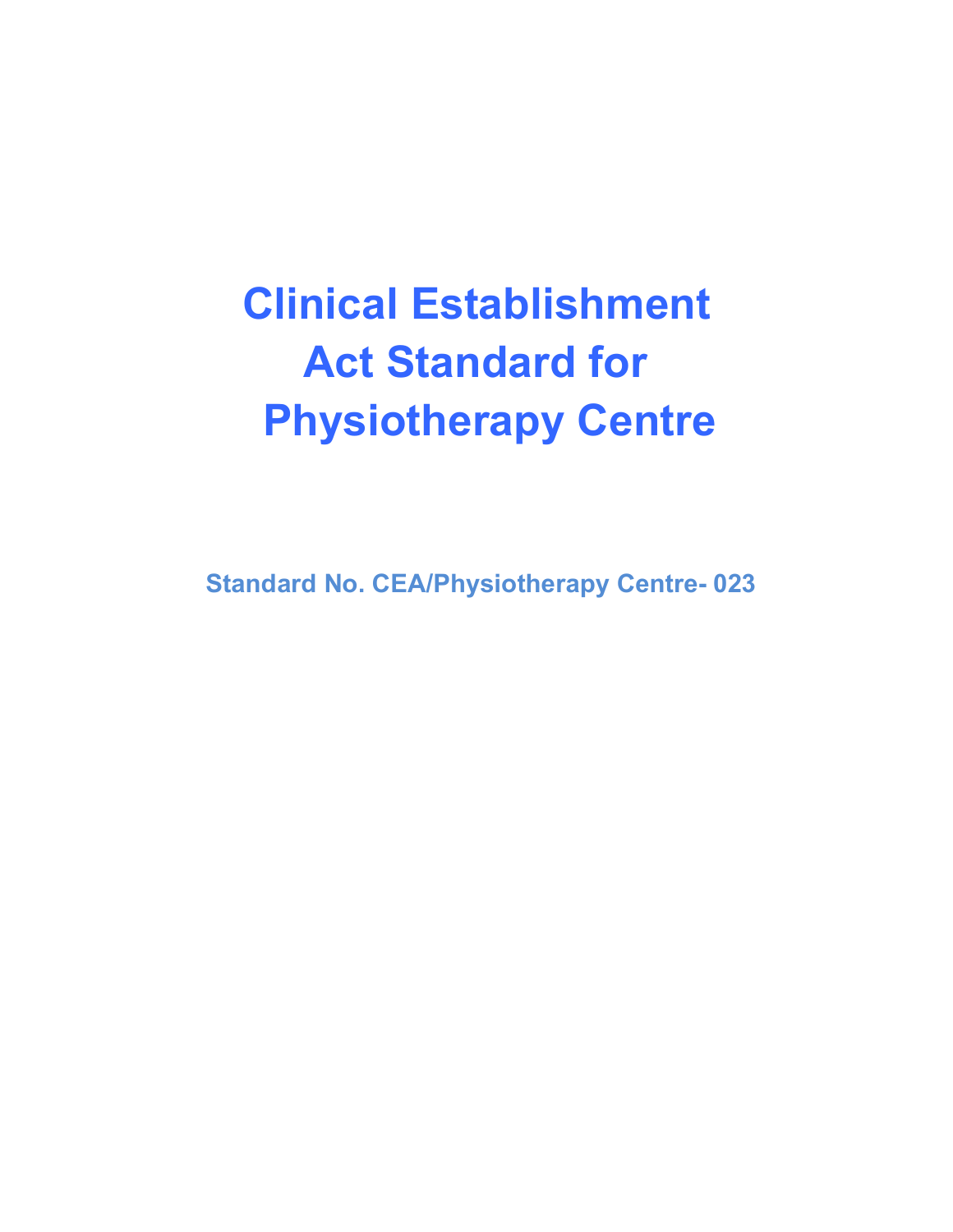# **Introduction**

**In 2010 Clinical Establishments (Registration and Regulation) Act, 2010** has been enacted by the Central Government to provide for registration and regulation of all clinical establishments in the country with a view to prescribe the minimum standards of facilities and services provided by them.

The Ministry has notified the 'Mational Council for Clinical Establishments+ and  $\exists$  he Clinical Establishments (Central Government) Rules, 2012+under this Act vide Gazette. This Act is *applicable to all kinds of clinical establishments from the public and private sectors, of all recognized systems of medicine including single doctor clinics. The only exception will be establishments run by the Armed forces.*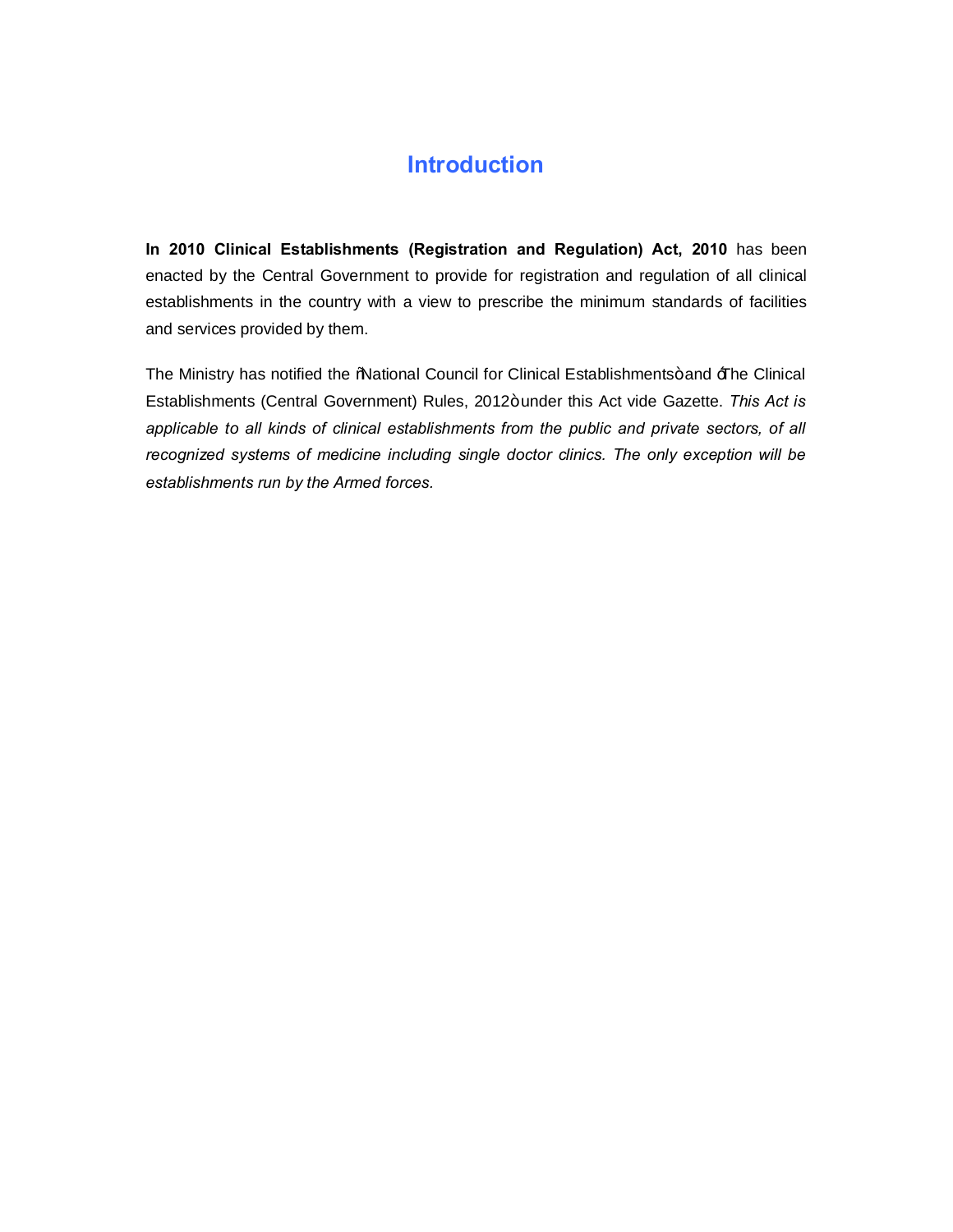# **Table of Contents**

| Sr. No.                   | <b>Particulars</b>                  | Page No. |
|---------------------------|-------------------------------------|----------|
| 1.                        | Definition                          |          |
| $\overline{2}$ .          | Scope                               |          |
| 3.                        | Infrastructure                      |          |
| 4.                        | <b>Furniture &amp; Fixtures</b>     |          |
| 5 <sub>1</sub>            | Equipment/Instruments               |          |
| 6.                        | <b>Human Resource</b>               |          |
| 7.                        | <b>Support Service</b>              |          |
| $\overline{\mathbf{8}}$ . | <b>Legal/statutory Requirements</b> |          |
| 9.                        | Record Maintenance and Reporting    |          |
| 10.                       | Process                             |          |
| 11.                       | Annexure 1                          |          |
| 12.                       | Annexure 2                          |          |
| 13.                       | Annexure 3                          |          |
| 14.                       | Annexure 4                          |          |
| 15.                       | Glossary                            |          |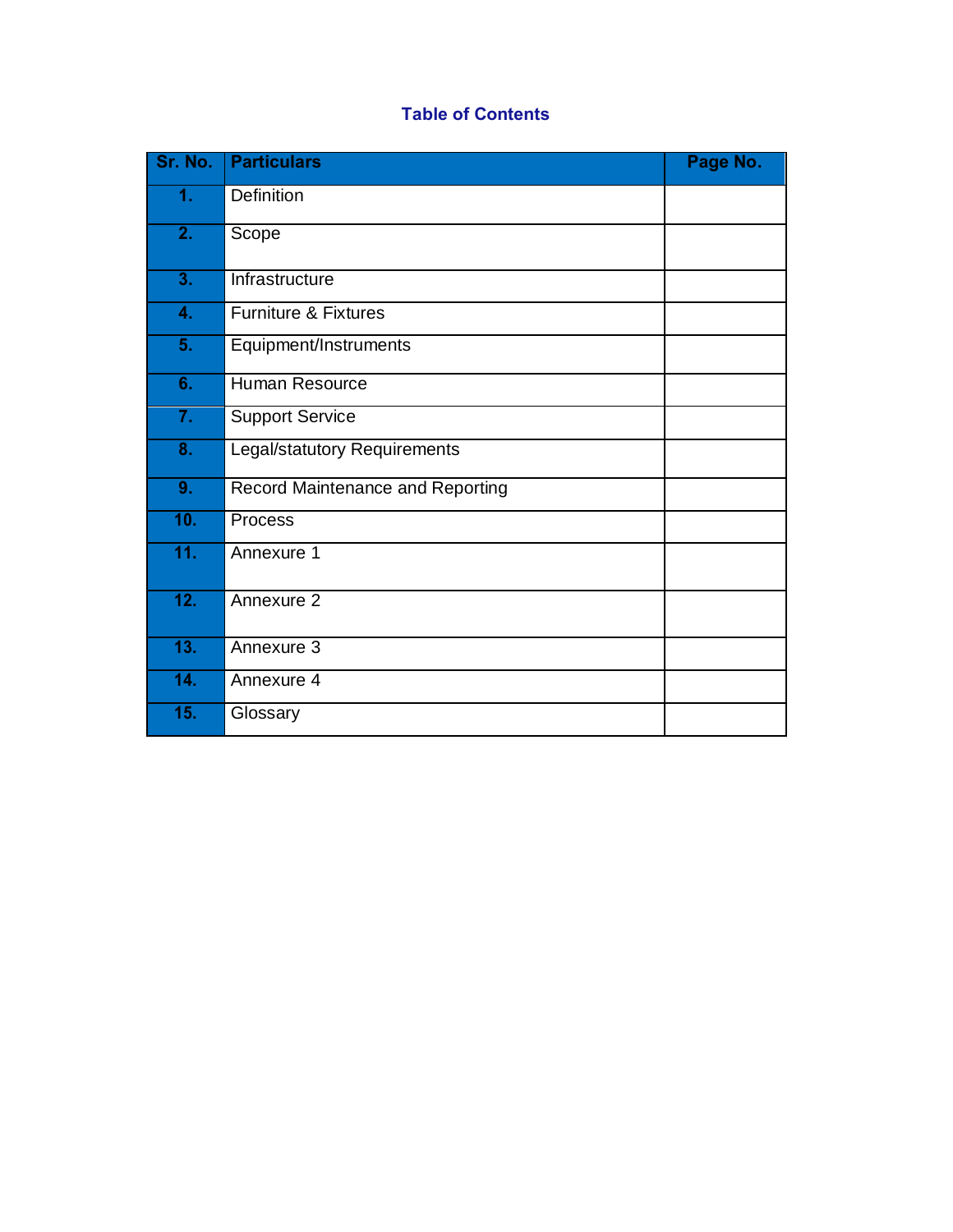#### **Physiotherapy Centre**

#### **1. Definition**

A physiotherapy centre is an allied Healthcare establishment providing, physical therapy services by a physiotherapist to patients with a recent prescription or referral from a licensed medical doctor (physician/surgeon). Depending on the disease condition a review and re-prescription by a treating medical doctor is required for continuing physiotherapy services.

#### **2. Scope (as applicable)**

These set of common minimum standards framed shall be applicable to stand alone physiotherapy centre with one or more physiotherapists

2.1 And physiotherapy sections attached to hospitals or polyclinic.

#### 2.2 **Various therapies under the scope is as follows:**

#### 2.2.1**Electrotherapy (Adult / Paediatrics)**

- a) Hydrocollator (Hot Packs).
- b) Paraffin Wax Bath Infrared/Ultra violet radiation lamps. (Cold). Cryotherapy.
- c) Shortwave diathermy
- d) Ultra sound Therapy (1 & 3 MHz).
- e) Electrical energy- TENS (Trans cutaneous Nerve Stimulator).
- f) Low and Medium frequency currents: IFT(Interferrential Therapy)/
- g) Electrical muscle stimulator.

#### 2.2.2 **Exercise therapy**

- a) Shoulder exercise unit
- b) Wrist and Hand exercise units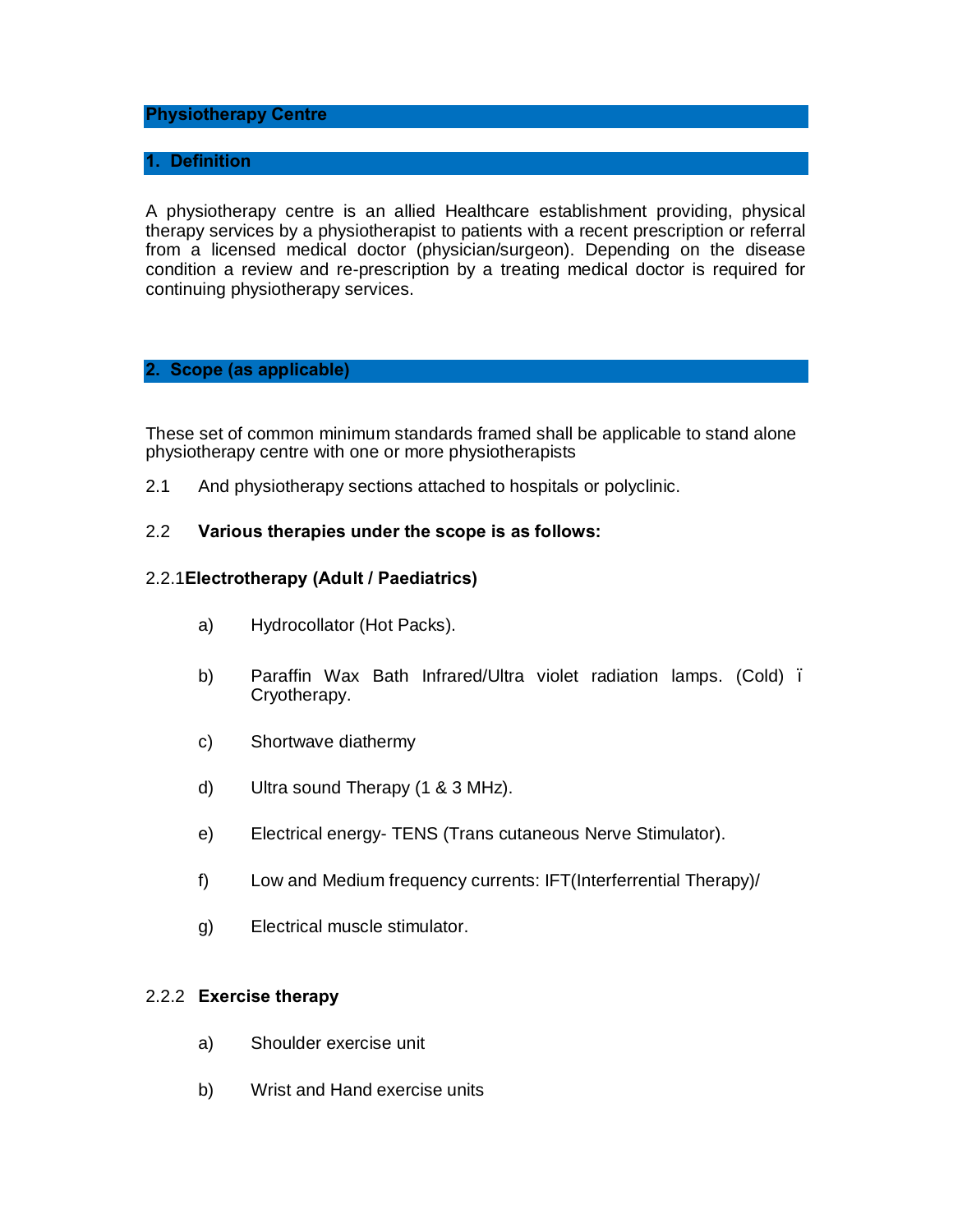- c) Abduction ladder
- d) Over head Pulley system/ Multiple Pulley exercise unit
- e) Weight cuffs (Optional)
- f) Dumbbell exercise set, Mat exercise (floor) mat
- g) Parallel Bars and Wall bars
- h) Examination couches (number according to the patient load)
- i) Quadriceps table, Mobilization/Stabilizing belts, Patient evaluation kit (including Goniometer, Percussion Hammer, Measuring tape etc.), Walking aids (sticks, crutches, frames and wheel chairs etc.)

#### 2.2.3 **Mechano Therapy**

a) Cervical and Lumber Traction systems(Intermittent and Constant) with traction table

#### 2.2.4 **Hydrotherapy**

#### 2.2.5 **Manual therapy**

- a) To deliver primary service in health education and health promotion.
- b) To deliver health care services of physiotherapy and rehabilitative nature.

#### **3. Infrastructure Requirements**

- 3.1 The physical facility shall be developed and maintained to provide safe and secure environment for patients, their families, staff and visitors. It shall be situated in a place having clean surroundings and shall comply with local byelaws in force, if any from time to time.
- 3.2 The minimum space requirement for carrying out the basic functions of the facility shall be as per Annexure 1.
- 3.3 The area shall be well illuminated, ventilated and clean with adequate water supply.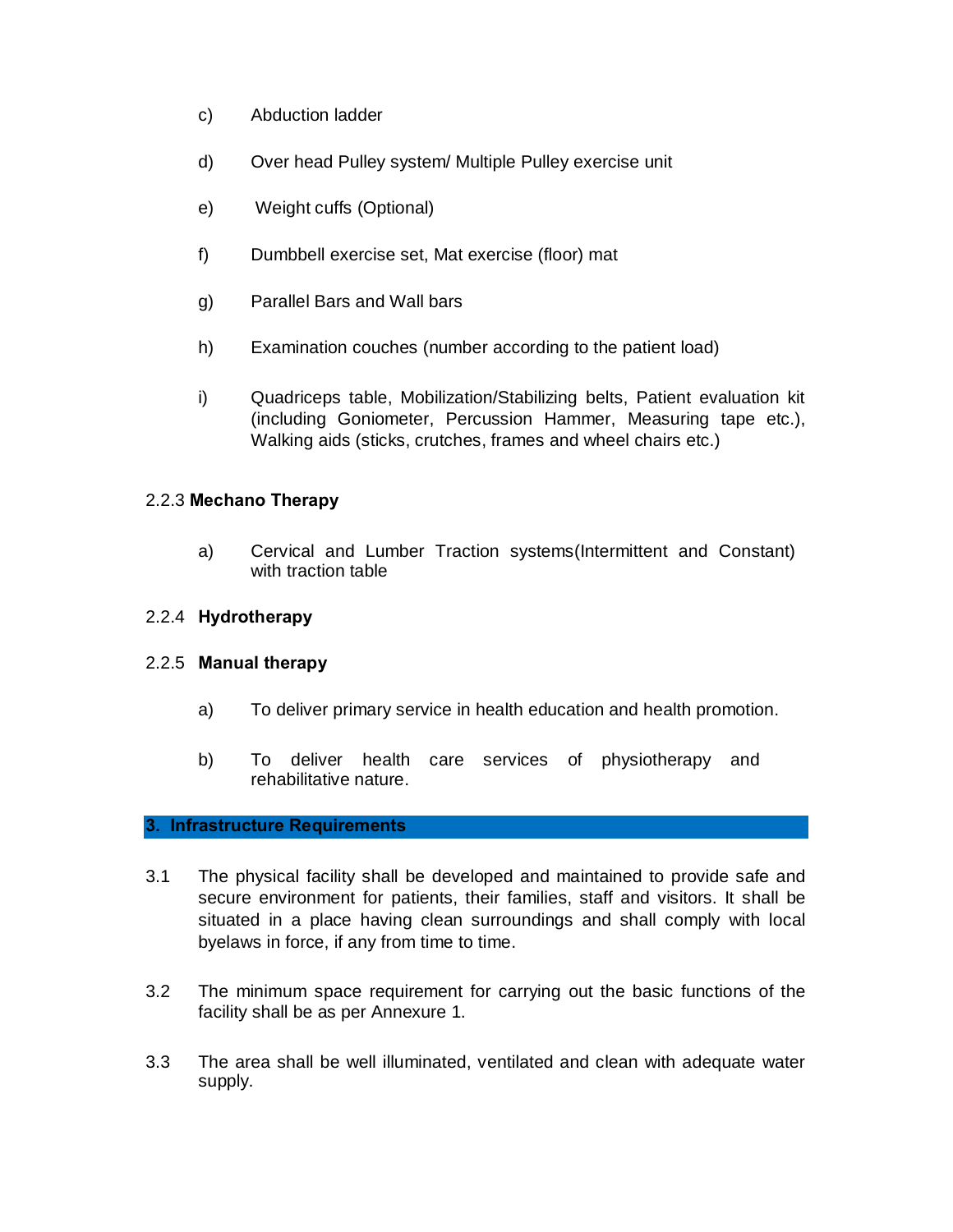- 3.4 The total area requirement can be broadly classified into two categories viz. Common Area and Treatment area. The common area shall include facilities such as reception, waiting, toilet, consultation, etc. The treatment area shall include space requirements for main equipment and for ancillary services.
- 3.5 The facility shall be adequately provided with working space to allow orderly and logical placement of equipment, material and movement of personnel so as to maintain safe operations.
- 3.6 The space requirement in treatment area shall be as per as per the scope of service and workload. The ancillary area like facility for storage (cabinet etc), facility for backup equipment like UPS/generator etc. shall also be available, *please refer to Annexure 1.*
- 3.7 Common area can be shared between the different divisions/sections of the centre/HCO. Within the centre various work sections can also share the resources and space however not compromising the quality of work.
- 3.8 The physiotherapy centre shall have a prominent board/signage displaying the name of the centre in local language at the gate or on the building.
- 3.9 The following other signage shall be well displayed in the language understood by the local public in the area:
	- a) Name of the physiotherapist with registration number.
	- b) Fee structure of the physiotherapist/ physical therapy services.
	- c) Timings (For ex . from 8am -2pm)
	- d) Services provided within the facility

#### **4. Furniture & Fixtures**

- 4.1 Furniture and fixtures shall be available in accordance with the activities and workload of the physiotherapy centre.
- 4.2 The furniture and fixtures shall be functional all the time. *For indicative list of items refers to Annexure 2. (This list is indicative and not exhaustive).*

#### **5. Equipment/Instruments**

5.1 The physiotherapy centre shall have essential equipments as per Annexure 4.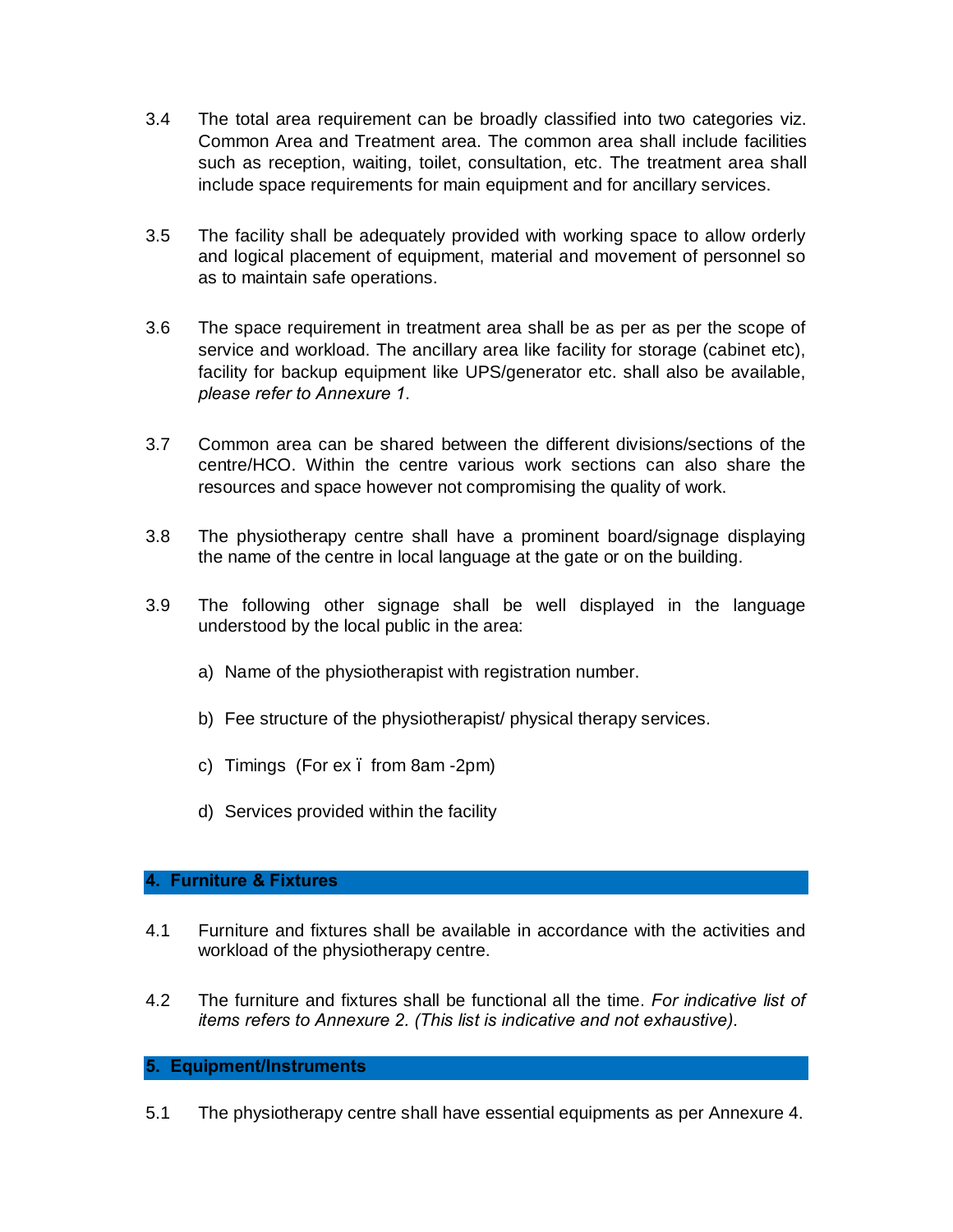- 5.2 Other physiotherapy equipments as per the scope of service and work load requirement shall be available.
- 5.3 Adequate space for storage of equipments
- 5.4 All equipment shall be in good working condition at all times. Periodic inspection, cleaning, maintenance of equipments should be done.

#### **6. Human Resource**

- 6.1 Physiotherapist as per the scope of the physiotherapy centre shall be registered with State physiotherapy & Occupational Therapy Council, wherever applicable.
- 6.2 The services provided by the physiotherapy professionals shall be in consonance with their qualifications, training and registration.
- 6.3 Personnel record containing personal and professional information shall be maintained for each staff.
- *6.4* Periodic skill enhancement/up gradation /refresher trainings shall be provided for all categories of the staff relevant to their job profile. *For Human resource requirement refer to Annexure 3.*

#### **7. Support Service**

- 7.1 Support services like registration, billing, waste management, etc., can be shared with the hospital.
- 7.2 Support Staff: In a physiotherapy centre minimum one support staff shall be available to meet the care treatment and service needs of the patient. However number may depend upon the workload and scope of the service being provided by the clinical establishment.

#### **8. Legal/statutory Requirements**

8.1 Every application must be accompanied with the documents confirming compliance with local regulations and law.

#### **9. Record Maintenance and Reporting**

9.1 **Copies of all records and statistics shall be kept with the clinical establishment concerned for at least 3 or 5 years or in accordance with the CEA act.**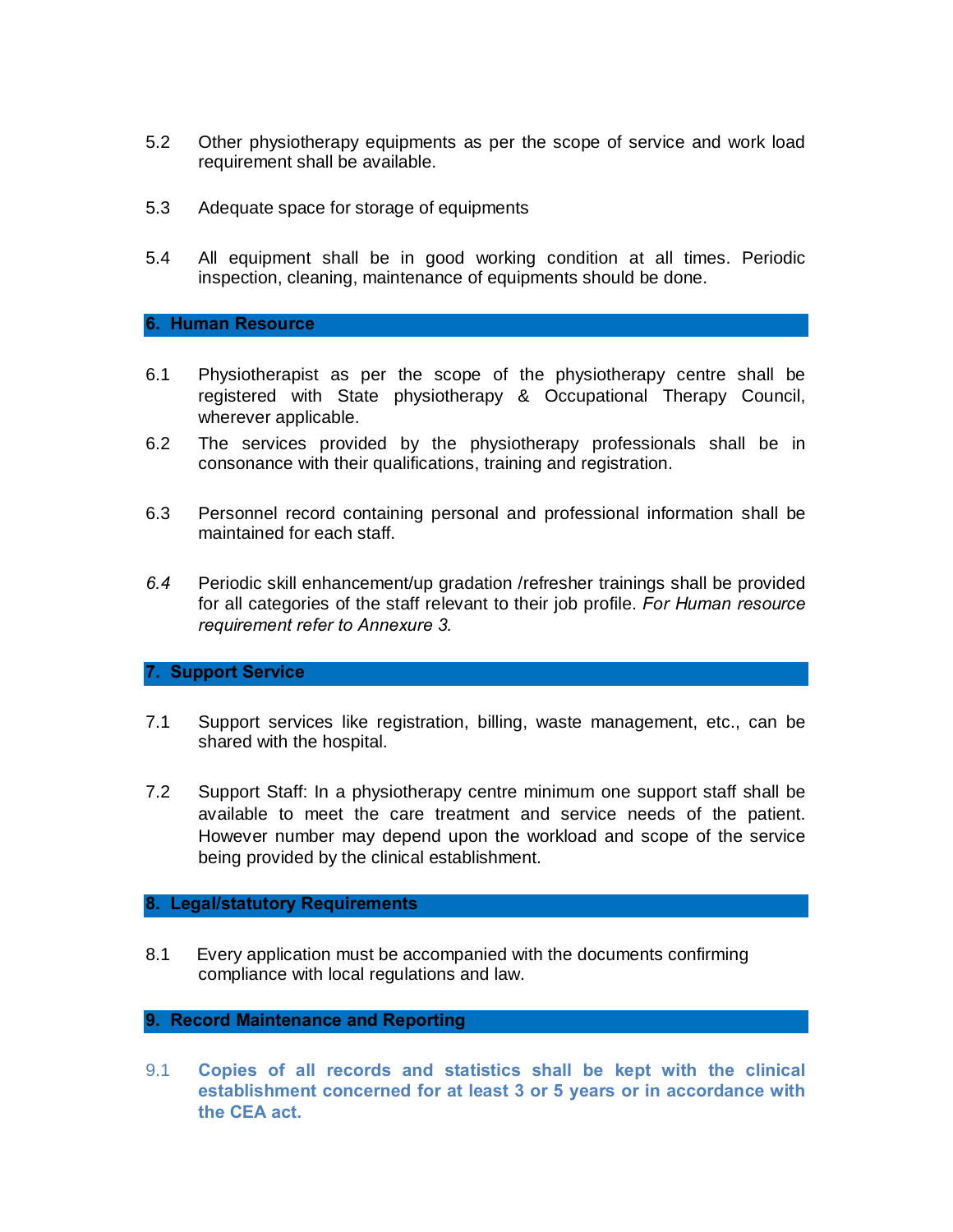9.2 **All clinical establishments shall be responsible for submission of information and statistics in time of emergency or disaster or epidemic situation or as required from time to time by National Council CEA 2010.** 

#### **10. Process**

- 10.1 **Registration:** Every patient visiting the physiotherapy centre shall be registered.
- 10.2 **Assessment and plan of care** The physiotherapist card/slip of every registered patient must bear the minimum following legibly at every visit: Working diagnosis as provided by the treating medical doctor who has referred the patient, Relevant history and examination findings, Plan of care listing the exercises and physical modalities, Signature and date of the physical therapist, A review and re-prescription from the treating medical doctor after three weeks for continuing plan of care.

#### 10.3 **Infection Control:**

- a) The physiotherapy centre shall take all precautions to control infections like practicing hand hygiene etc.
- b) Availability of clean water for hand washing /liberal use of sanitizer shall be maintained throughout the working hours of the physiotherapy centre.
- c) Sanitation and hygiene of the toilets if available shall be maintained.
- d) Mopping of all patient care areas with disinfectant shall be done at least once a day.

#### 10.4 Safety **Considerations**

- a) The establishment shall make effort shall to take care of patient safety aspects like patient fall, etc.
- b) The establishment shall make effort to keep the centre pest and termite free.

#### 10.5**Biomedical waste Management**

a) Biomedical waste shall be managed in accordance with the BMW management and handling Rules, 1998.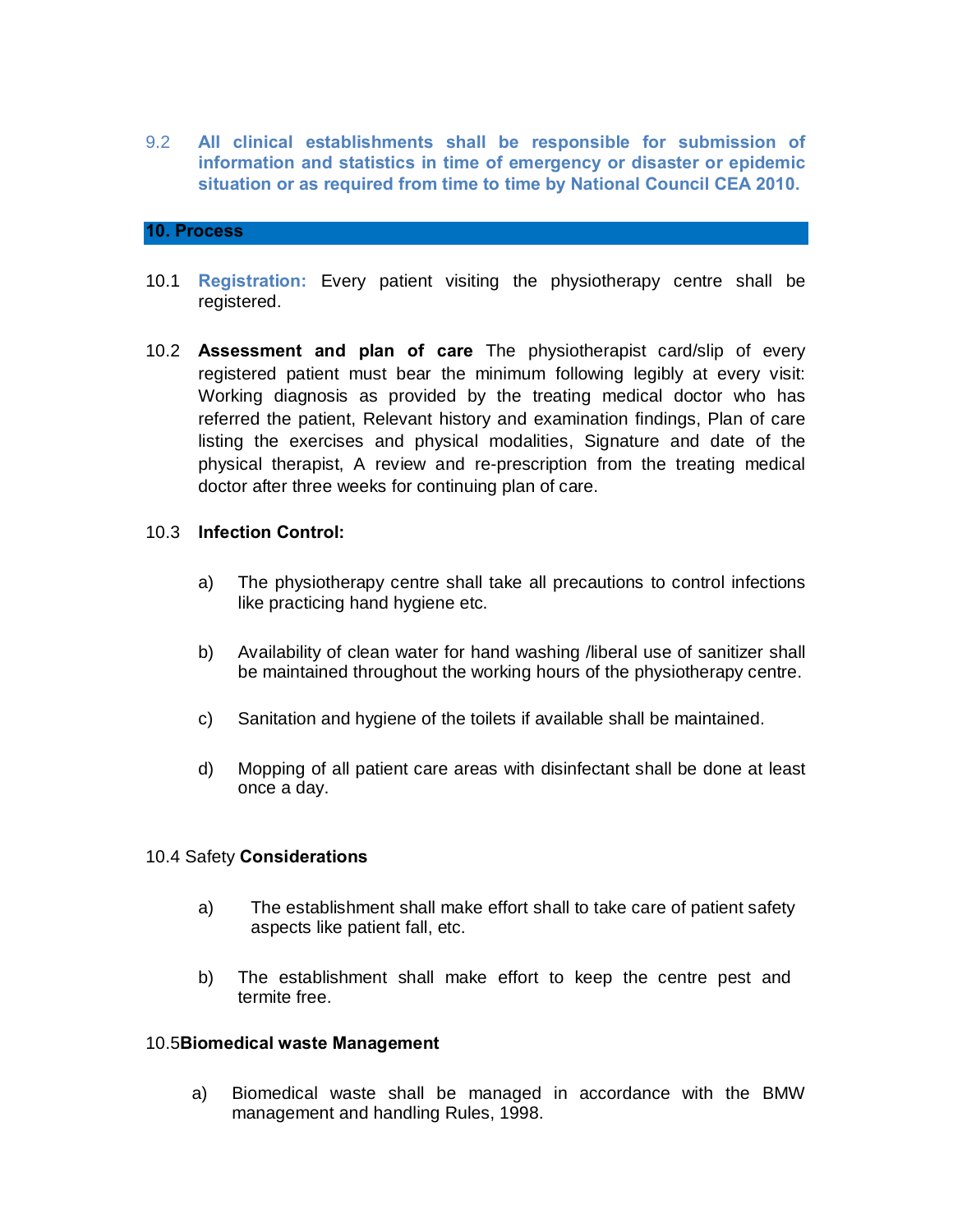# **10.6. First Aid**

- a) Provision shall be made for providing First Aid.
- b) Contact details of ambulance hospital etc shall be available.
- c) Staff shall be trained on BLS.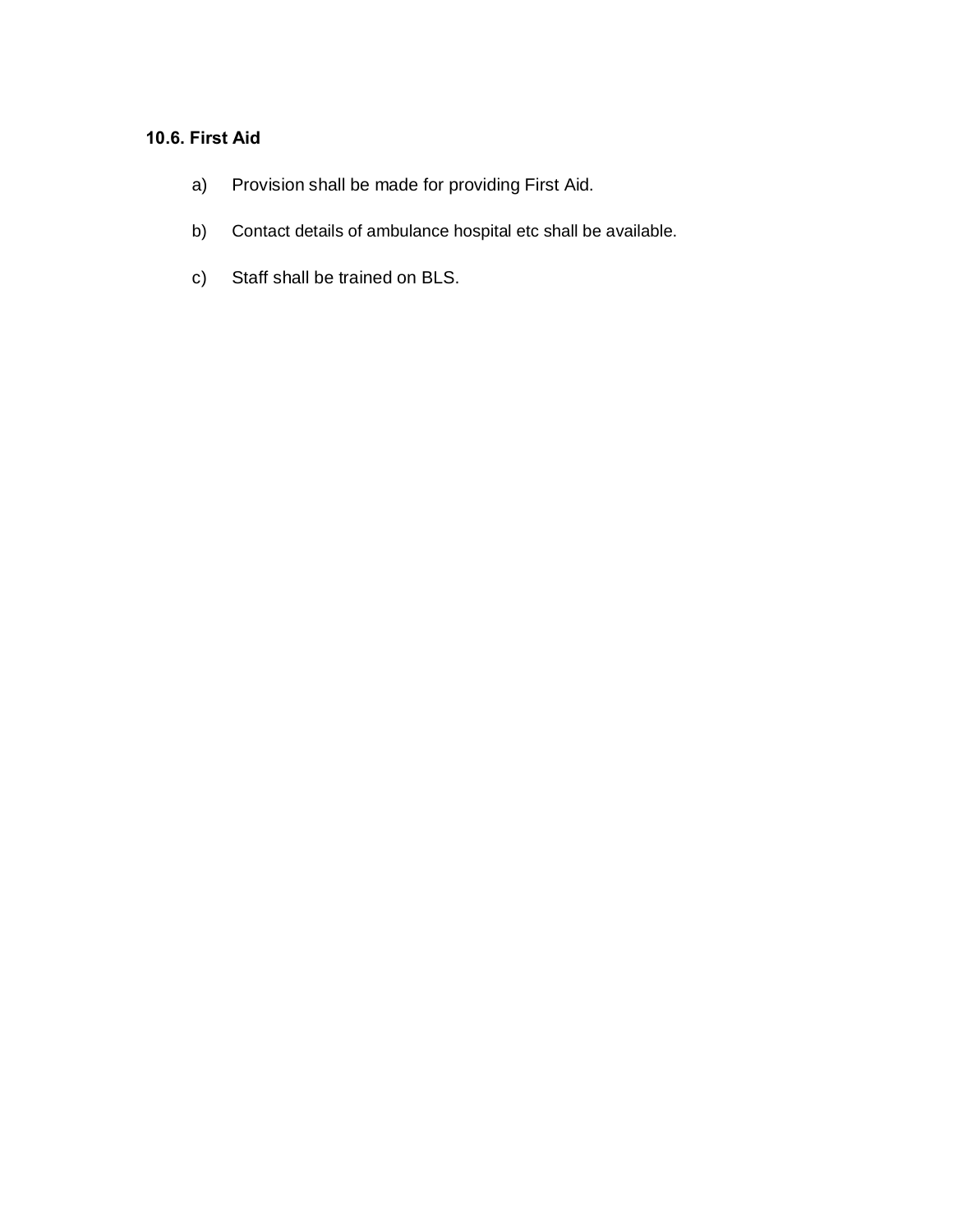# **Annexure – 1**

# **Minimum infrastructure requirements shall be as follows:**

| S.No                    |                         | <b>Minimum Area</b>                                                                                     |  |  |  |
|-------------------------|-------------------------|---------------------------------------------------------------------------------------------------------|--|--|--|
|                         | Reception, Waiting      | & Reception, waiting, consultation room etc. shall be                                                   |  |  |  |
|                         | Consultation            | adequate as per the requirement and workload of                                                         |  |  |  |
|                         |                         | the physiotherapy center                                                                                |  |  |  |
| $\overline{2}$          | Ancillary area / space  | Ancillary area/space for storage of records,                                                            |  |  |  |
|                         |                         | reagents, consumables, stationary etc including                                                         |  |  |  |
|                         |                         | eating area for staff shall be available in                                                             |  |  |  |
| $\overline{\mathbf{3}}$ | Electrotherapy (Adult   | accordance with the workload                                                                            |  |  |  |
|                         | Paediatrics)            | Minimum one chamber of 10 ft.X7 ft for Diathermy<br>unit and another chamber of same size for other     |  |  |  |
|                         |                         | examination<br>electrotherapy<br>modalities<br>with                                                     |  |  |  |
|                         |                         | couches, linen and electric fitting of required load,                                                   |  |  |  |
|                         |                         | as per the specifications of the modalities.                                                            |  |  |  |
|                         |                         | Separate space for Wax Bath and Hydrocollator as                                                        |  |  |  |
|                         |                         | per the patient load and equipment specifications                                                       |  |  |  |
| 4                       | <b>Exercise Therapy</b> | Minimum one consultation room (15 ftX10 ft at                                                           |  |  |  |
|                         |                         | least), Treatment rooms/cabins (at least three of                                                       |  |  |  |
|                         |                         | 10ftX10ft each) and space for the Parallel bars,                                                        |  |  |  |
|                         |                         | Gait training and Floor/mat exercises. The centre                                                       |  |  |  |
|                         |                         | should have essential facilities like wash basins,                                                      |  |  |  |
|                         |                         | wash rooms etc.                                                                                         |  |  |  |
| 5                       | Mechano Therapy         | Minimum one chamber of 10 ft.X7 ft to                                                                   |  |  |  |
|                         |                         | accommodate Cervical and Lumber Traction                                                                |  |  |  |
|                         |                         | systems (Intermittent and Constant) with traction<br>table and other material so as to provide adequate |  |  |  |
|                         |                         |                                                                                                         |  |  |  |
| $6\phantom{1}$          | Manual therapy          | working space to carry out safe procedure.<br>Manual therapy couch or the Examination couch.            |  |  |  |
|                         |                         | can be accommodated in the Exercise therapy                                                             |  |  |  |
|                         |                         | space.                                                                                                  |  |  |  |
|                         | Hydrotherapy            | Optional. If there, should be placed in the separate                                                    |  |  |  |
|                         |                         | chamber of the size as per the equipment                                                                |  |  |  |
|                         |                         | For example<br>specifications.<br>if<br>Hubbard <sub>®</sub>                                            |  |  |  |
|                         |                         | equipment is used, it requires a chamber of not                                                         |  |  |  |
|                         |                         | less than 15ftX15ft along with the facility of                                                          |  |  |  |
|                         |                         | changing room and wash room.                                                                            |  |  |  |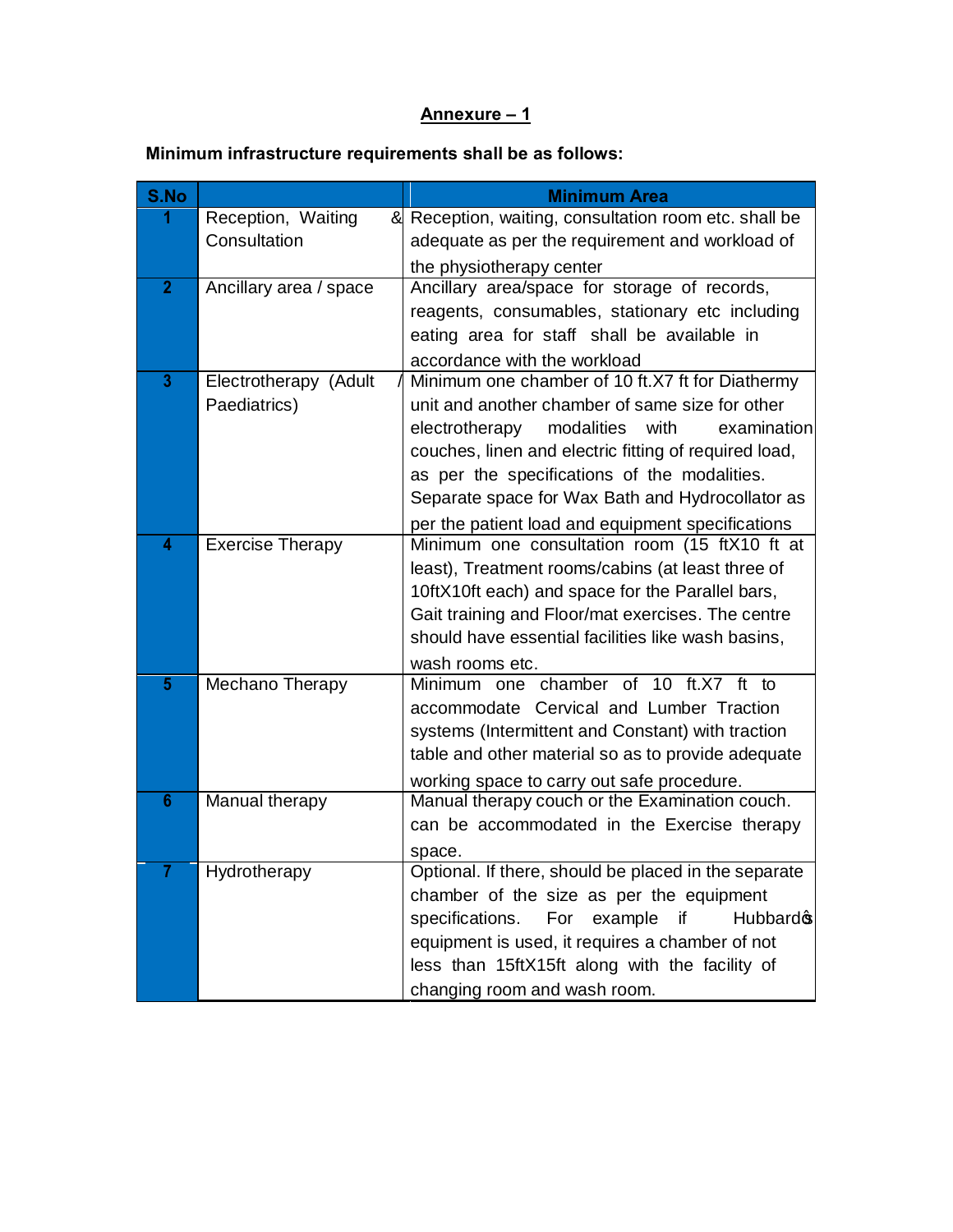# **Annexure –2**

# **Furniture and Fixtures**

| <b>S.N.</b> | <b>ARTICLES</b>                  |
|-------------|----------------------------------|
|             | Table                            |
| 2.          | Chairs                           |
| 3.          | <b>Examination Table/couch</b>   |
| 4.          | <b>Screens</b>                   |
| 5.          | Foot Step                        |
| 6.          | <b>Stools</b>                    |
| 7.          | Storage Cabinet for records etc. |
| 8.          | BMW storage area                 |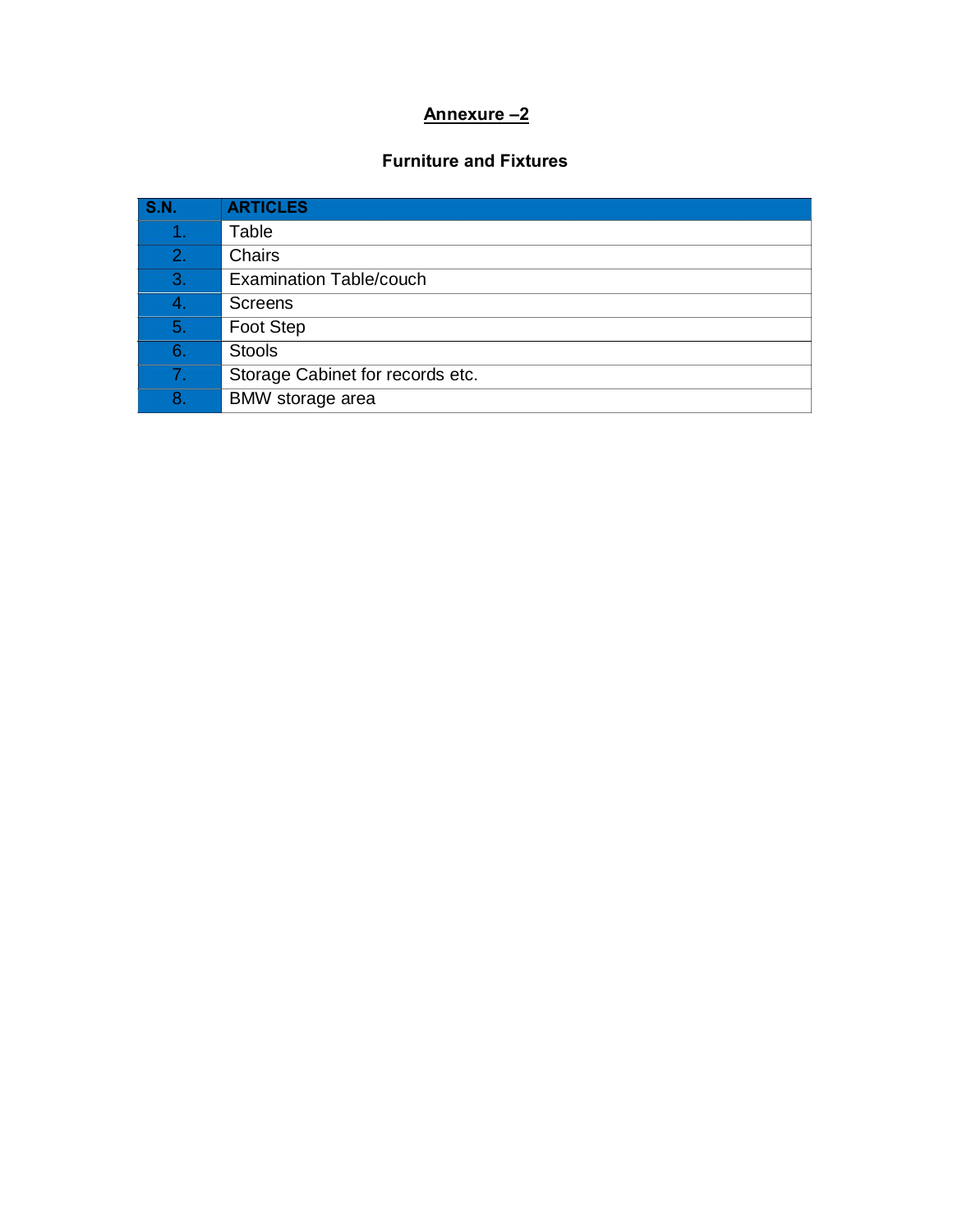# **Annexure- 3**

**Indicative list of minimum equipment/instrument required is as follows:**

# **I. Essential Equipment:**

| S. No.         | Name of the equipment               | <b>Minimum</b>        | No. of equipment |
|----------------|-------------------------------------|-----------------------|------------------|
|                |                                     | <b>Specifications</b> |                  |
|                | Stethoscope                         |                       |                  |
| $\overline{2}$ | Thermometer                         | Digital               | 1                |
| 3              | Torch (flash lights)                |                       |                  |
| 4              | Sphygmomanometer(B.P.<br>Apparatus) | Digital               |                  |
| 5              | Weighing<br>machine(Optional)       | Adult                 | 1                |

# **II. Emergency Equipment:**

| No. | <b>Name of the Equipment</b> | <b>Minimum</b><br><b>Specifications</b> | <b>No. of Equipment</b> |
|-----|------------------------------|-----------------------------------------|-------------------------|
|     | <b>Fire Extinguisher</b>     |                                         |                         |

#### **III. PHYSIOTHERAPY EQUIPMENTS**

#### **The physiotherapy equipment relevant to the scope and workload shall be available as follows:**

|   | PHYSIOTHERAPY EQUIPMENTS DETAILS  |  |  |  |  |
|---|-----------------------------------|--|--|--|--|
|   | <b>Electrotherapy Equipment's</b> |  |  |  |  |
|   | <b>Short Wave Diathermy</b>       |  |  |  |  |
| 2 | <b>Ultrasonic Therapy</b>         |  |  |  |  |
| 3 | <b>Interferential Therapy</b>     |  |  |  |  |
| 4 | <b>Hot Pack Unit</b>              |  |  |  |  |
| 5 | Paraffin Wax Bath                 |  |  |  |  |
| 6 | <b>TENS</b>                       |  |  |  |  |
| 7 | LASER (Optional)                  |  |  |  |  |
| 8 | <b>Muscle Stimulator</b>          |  |  |  |  |
| 9 | <b>Cold Packs</b>                 |  |  |  |  |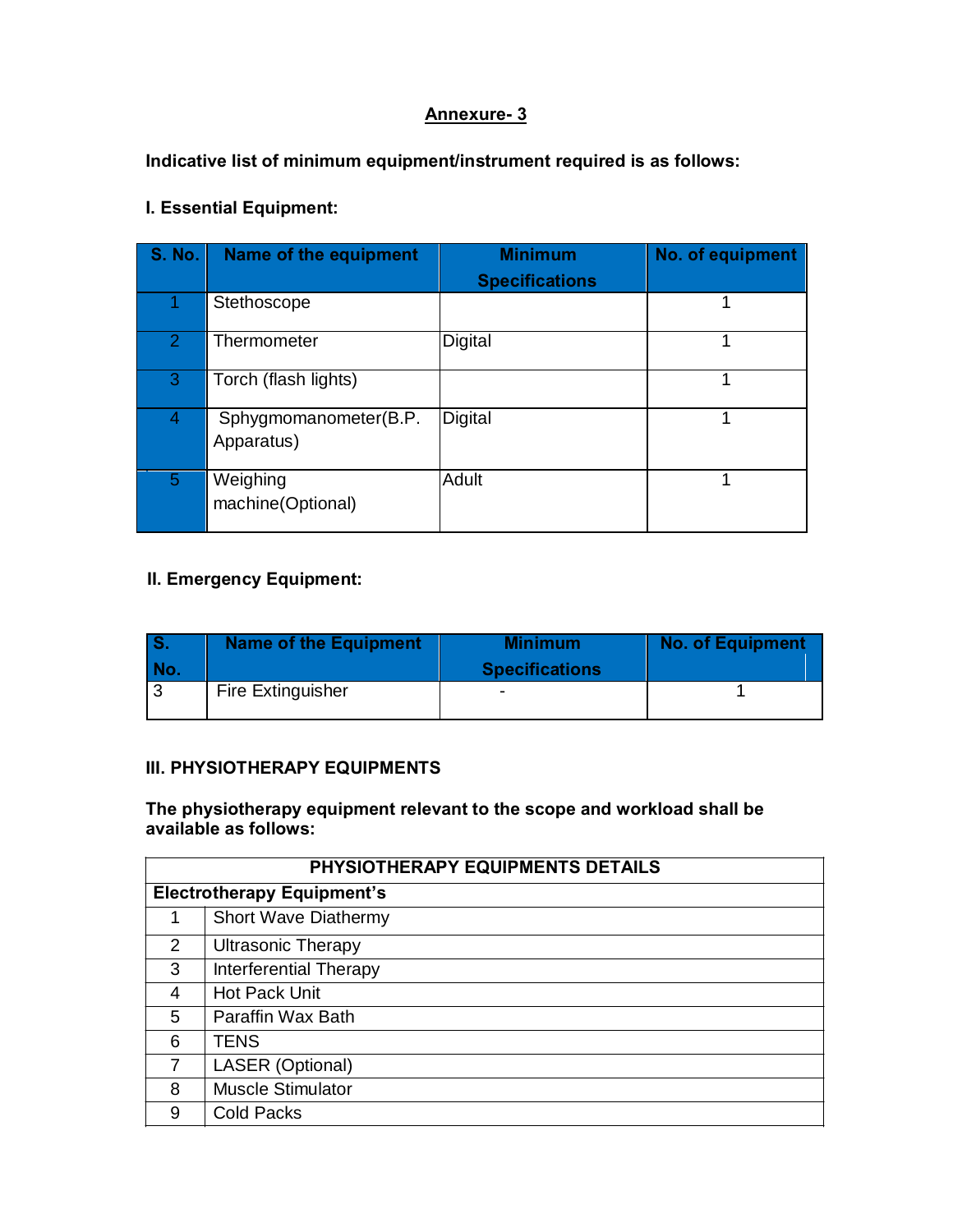| 10                                  | C.P.M.                                            |  |  |  |
|-------------------------------------|---------------------------------------------------|--|--|--|
| <b>Exercise Therapy Equipment's</b> |                                                   |  |  |  |
| 13                                  | <b>Shoulder Wheel</b>                             |  |  |  |
| 14                                  | Over Head Pulley                                  |  |  |  |
| 15                                  | <b>Wall Ladder</b>                                |  |  |  |
| 16                                  | <b>Supinator Pronator Exerciser</b>               |  |  |  |
| 17                                  | <b>Heel Exerciser</b>                             |  |  |  |
| 18                                  | <b>Ankle Exerciser</b>                            |  |  |  |
| 19                                  | Parallel Bars (optional)                          |  |  |  |
| 20                                  | Tilt Table (optional)                             |  |  |  |
| 21                                  | Walker / Crutches / Canes                         |  |  |  |
| 22                                  | <b>Stationary Bicycle</b>                         |  |  |  |
| 23                                  | Treadmill (Optional)                              |  |  |  |
| 24                                  | Vibrator for Chest Physiotherapy(Optional)        |  |  |  |
| 25                                  | Swiss Ball (Optional)                             |  |  |  |
| 26                                  | Dumbbells / Weight Cuffs (Optional)               |  |  |  |
| 27                                  | Gripper / Gel Balls (Optional)                    |  |  |  |
| 28                                  | Thera Bands / Thera Tubes (Optional)              |  |  |  |
| 29                                  | Spiro meter (Optional)                            |  |  |  |
| 30                                  | Peak flow meter(Optional)                         |  |  |  |
| 31                                  | Hydrotherapy (Optional)                           |  |  |  |
|                                     | <b>Mechano Therapy</b>                            |  |  |  |
| 32                                  | Traction Unit (Cervical/ Lumbar)                  |  |  |  |
|                                     | <b>Manual therapy</b>                             |  |  |  |
| 33                                  | Manual Therapy couch/Examination couch (Optional) |  |  |  |
|                                     | Hydrotherapy                                      |  |  |  |
| 33                                  | Hydrotherapy pool or Hubberd tank (Optional)      |  |  |  |